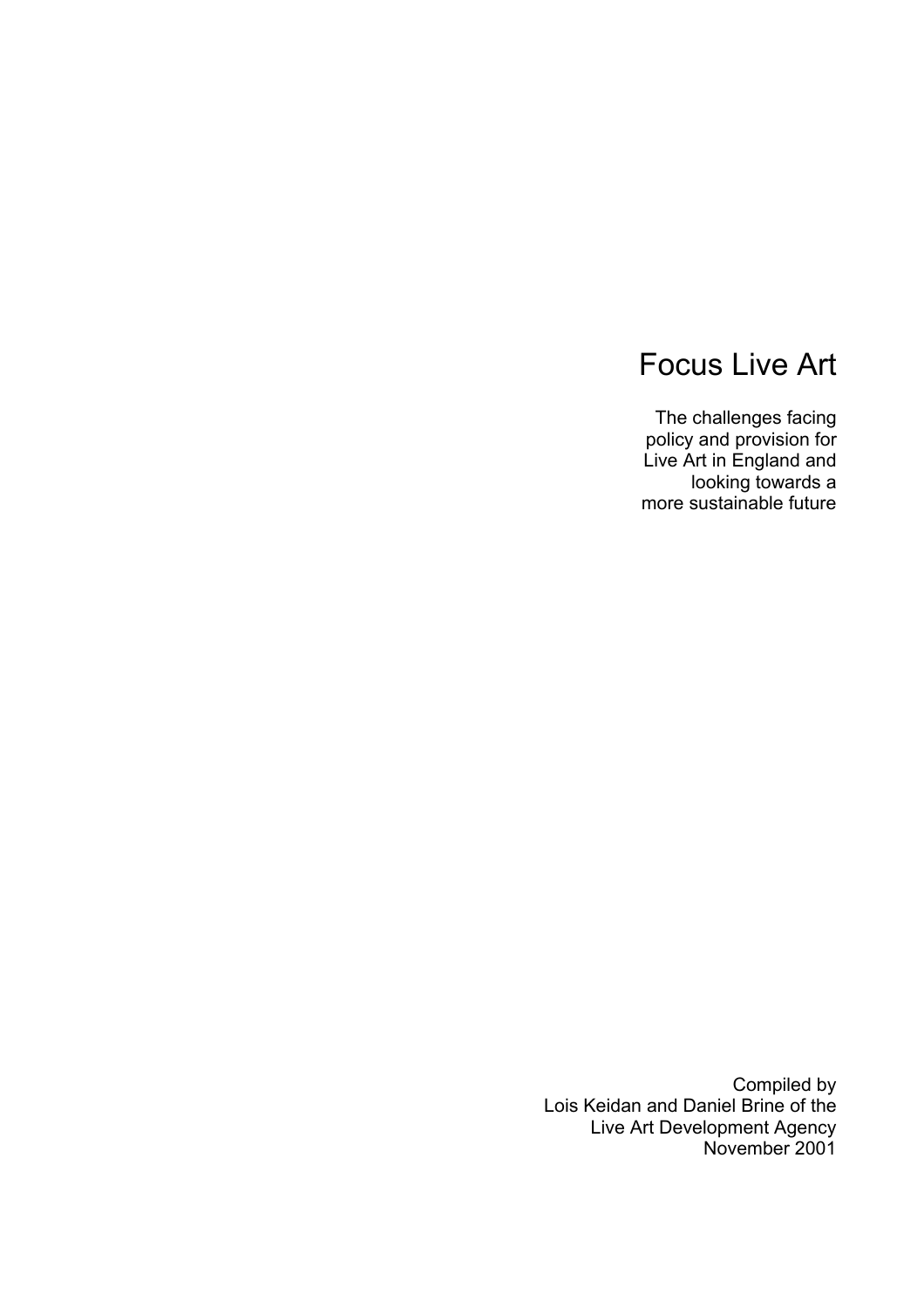## **Focus Live Art Executive summary**

Initiated by the Live Art Development Agency with support from the Live Art Officer at the Arts Council, *Focus Live Art* was an unprecedented series of meetings in Manchester, Birmingham and Brighton bringing together key artists, promoters and funders in each English region to consolidate the strengths and achievements of the Live Art sector, to address issues of policy and provision, and to consider solutions for a more sustainable future.

The aim of the *Focus Live Art* meetings was to focus on the identification of shared challenges and explore strategies to address them in relation to individual practices, regional needs and sector-wide developments. Collectively, the findings of the meetings are already acting as starting points for regional initiatives and, more importantly, can be seen to form the basis of a national overview.

*Focus Live Art* identified the challenges facing the sector under four groupings:

**Advocacy and speaking out Artistic development – process and product Infrastructure and knowledge sharing Audiences**

*Focus Live Art* particularly identified a need to focus on the sustainability of both individual practices/practitioners and the sector at large and to rethink approaches for the support of those working within Live Art. If looked at from one direction Live Art is an unruly cross-artform anomaly that doesn't seem to sit easily within the system. But if looked at from another direction we can see that what Live Art 'is' and what Live Art 'can do' are synonymous with the funding priorities of innovation, risk, hybridity, audience development, social inclusion, participation, new cultural discourses and cultural diversity.

The *Focus Live Art* initiative and this report, which draws together its main concerns, essentially act as a review of the Live Art sector. This report offers many departure points for development. How to resource these developments is open for debate and negotiation, but one logical step is for there to be an injection of national provision from the Arts Council which would provide sufficient backing to take the sector forward in the most appropriate and effective ways.

This report does not end with a set of recommendations. Instead we are identifying a series of priorities for consideration and, hopefully, action.

## Key priorities:

#### **Signpost the system**

Signify to officers, artists and promoters how to negotiate the layers and agendas of the funding system and how to source appropriate avenues of support for project and strategic developments alike.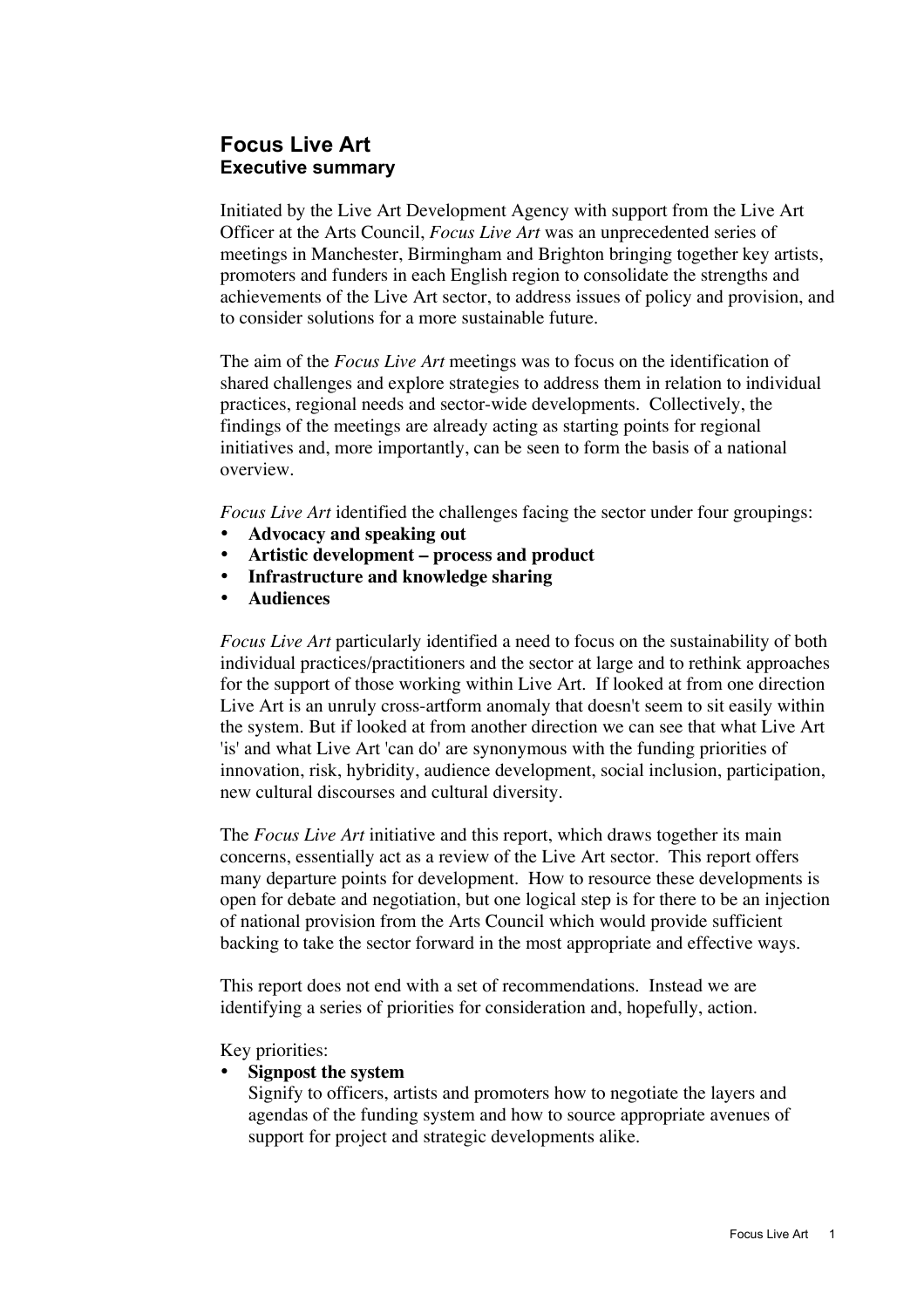#### **Resource artists as much as art**

Support artists in the research, development and ongoing process of their practices in equal measure to the generation and placement of new works.

#### **Sustain provision and practitioners**

Invest in the ongoing needs and long term growth of Live Art artists, promoters and infrastructures.

## **Delegate responsibilities to those artists and promoters with the expertise and capacity to deliver**

Resource and enable artists and promoters working on the ground to do what they do best directly and effectively.

#### **Enhance cross-artform fertilisation**

Recognise the relationships between and across, innovative contemporary practices and facilitate strategies for cross-disciplinary dialogues, collaborations and funding initiatives.

#### **Further critical and popular representation**

Invest in the development of an ongoing critical framework for Live Art and support new strategies for increasing audience awareness and appreciation.

#### **Facilitate specialised training, networking and mentoring**

Support artists**,** promoters and funders in initiating and accessing specialised training, in facilitating informed dialogues and exchanges and in maximising the impact of 'best practices'.

#### **Demonstrate a genuine commitment to innovation, risk and hybridity**

The funding system needs to find a way to get to grips with what these words and concepts really mean or stop using them.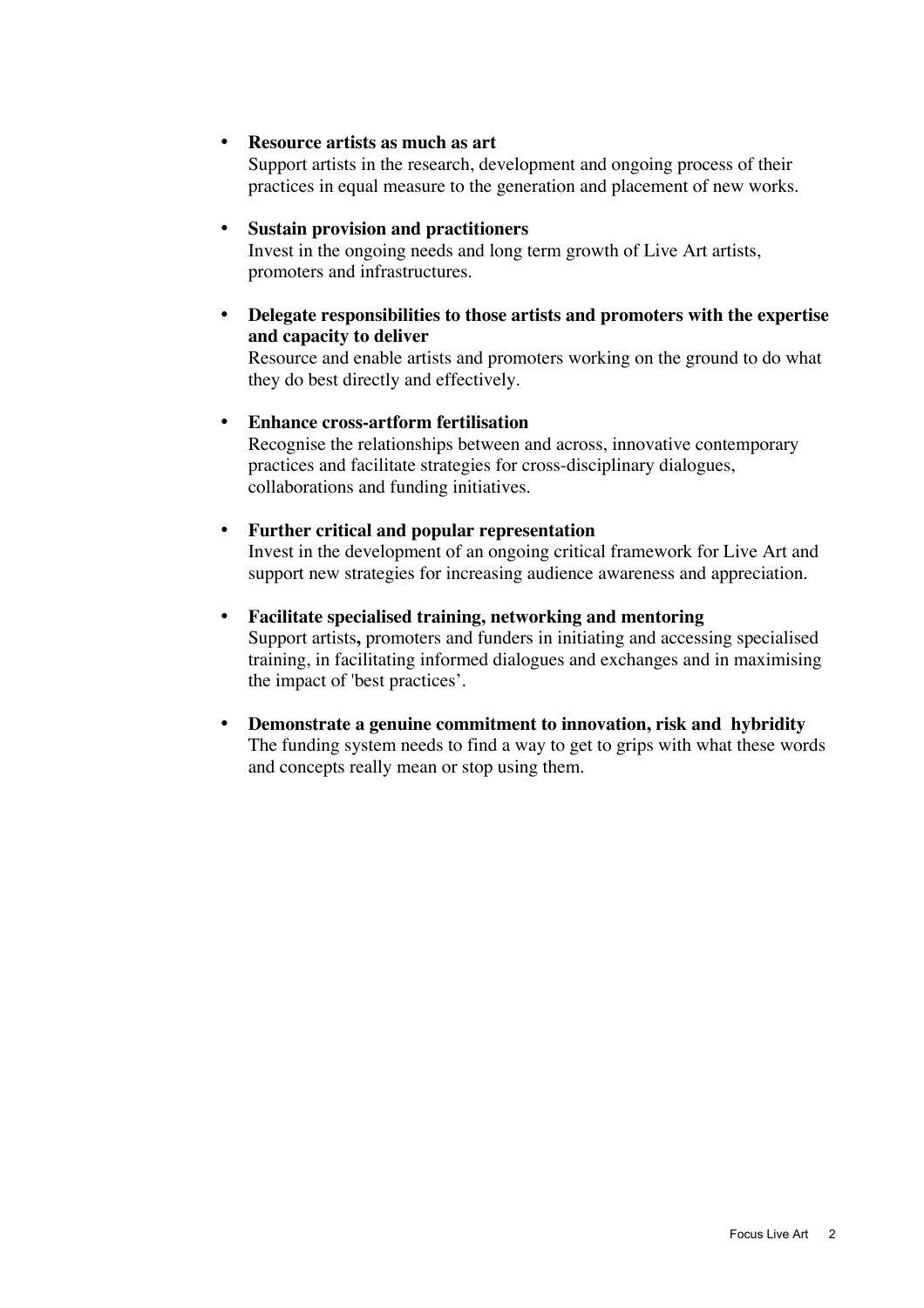## **Focus Live Art**

## **Introduction**

*Focus Live Art* was a series of meetings held in September 2001 bringing together key artists, promoters and funders in each English region to address the challenges facing policy and provision for Live Art and to consider some solutions for a more sustainable future.

*Focus Live Art* set out to explore ways that artists and promoters working at the coal face could be more effectively resourced to do what they do, and how those working within the funding system can better get to grips with what Live Art has to offer. The meetings particularly aimed to examine the ways in which 'what Live Art is' and 'what Live Art can do' are virtually synonymous with funding priorities in terms of innovation, risk, hybridity, audience development, social inclusion, participation, new cultural discourses and cultural diversity.

The three meetings brought together regional grouping in Manchester (Northern Arts, Yorkshire Arts, and North West Arts); Birmingham (West Midlands Arts, East Midlands Arts, and East England Arts); and Brighton (South West Arts, Southern Arts, and South East Arts $)^{1}$ .

The minutes of each of these meetings are attached as appendices to this report including lists of contributors.

## **Background**

The *Focus Live Art* meetings came about through discussions within an informal grouping of national promoters about the uneven provision for Live Art. The group identified the need to raise awareness and appreciation within the funding system of the contribution Live Art can make at regional and national levels. The New Work Network echoed this desire and the Live Art Officer at the Arts Council provided a small grant to the Live Art Development Agency to help facilitate the meetings. Each of the Regional Arts Boards also contributed by covering delegates' expenses and/or hosting the meetings. The agenda of *Focus Live Art* increased in its sense of urgency because of the likelihood of a restructuring of the funding landscape, however, the focus of the meetings was not on the restructure but on the constants which exist despite change.

<sup>|&</sup>lt;br>|<br>| During the planning of *Focus Live Art*, London was considered to be a special case (as it often is) and therefore not included in the initiative. This was because of the concern that the issues facing the sector in London would dominate discussions. However, in hindsight, many of the issues raised through the discussions demonstrate that the situation in London is not an exception. In fact, the sector is interesting because, with the exceptions of London Arts and the Live Art Development Agency, provision in London is very poor and London venues and organisations do not dominate the national scene (as is the case with many other sectors of the arts).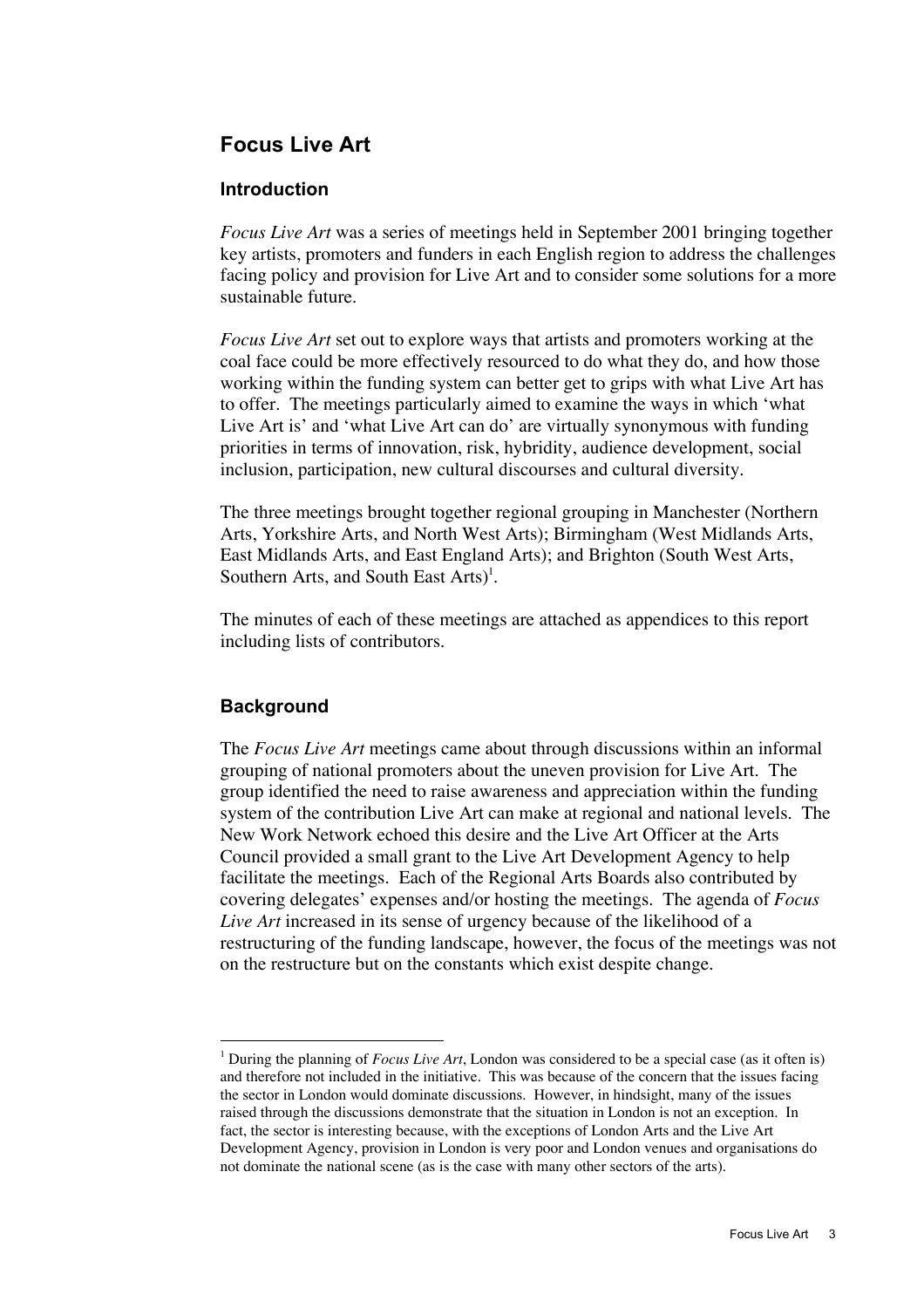#### **Context**

Live Art is now widely acknowledged as one of the most vital and influential of creative spaces: it is the research engine of our culture where borders are disrupted and rules are broken, where new possibilities are imagined and new discourses are formed.

#### Live Art can be  $\ldots$

Hayley Newman working in collaboration with computer scientists from Nottingham University and school children to develop a performance with innovative collaborative software;

Moti Roti inviting us to have a cultural makeover;

Bobby Baker undertaking a residency in an old persons home and developing an innovative interactive website;

Ann Whitehurst reconceiving her wheel chair to make it a socially conscious vehicle for today's society;

Fierce running a programme of arts 'tasters' in some of the hottest clubs in the UK; Harry Palmer working with allotment owners in the largest allotment in Birmingham;

Duckie opening our eyes to our inner cities with tongue-in-cheek walking tours; Michael Mayhew inhabiting a disused home for the mentally unstable in rural Lancashire;

Franko B's bloodletting in front of a capacity audience at Beaconsfield; the anger and wit of Roney Fraser Munroe's bizarre characterisations;

Jeremy Deller's projects the recreation of the Battle of Orgreave and a collaboration with the Stockport-based William Fairey Brass Band to play a selection of Acid House anthems;

Amorphic Robot Works creating a warehouse full of robots performing for family audiences at the NOW Festival; La Ribot selling performances to Distinguished Proprietors around the world; Arnolfini's Breathing Space offering emerging artists time and space to develop work;

the New Work Network bringing like minded artists together around the UK; the opening of our eyes to the beauty, vulnerability, and intimacy of our bodies brought about by watching Kira O'Reilly body based actions;

an understanding of the outlook of contemporary Black Britain communicated through a Susan Lewis performance; an exploration of the fragility of family relationships as explored by Kazuko Hohki; Blast Theory BAFTA nominated exploration of interactive software and the gaming culture;

Desperate Optimist's remappings of the city;

Jason E Bowman's exploration of urban regeneration;

Aaron Williamson in a museum vitrine in the Victoria and Albert Museum;

the ROOT Festival in Hull; Colchester Arts Centre's innovative tour of Live Art to small rural venues;

Anna Best's residency in a bingo hall; the Chameleon training programme for

Black and Asian artists; Becky Edmunds collaborating with

scientists to explore our future human physicality;

Doran George bricking himself up in a shopping centre at Elephant and Castle; Juliet Robson organising debates and performances on issues of disability for Vital;

Andrew Caleya Chetty exploring the relationships between the creative industries and the arts;

Jo Joelson and Bruce Gilchrist analysing the eclipse by flying kites;

Bock and Vincenzi working with blind performers to explore movement and the experience of journeys;

Station House Opera's spectacular breeze block constructions in front of Salisbury Cathedral;

Lone Twin line dancing while blindfolded for twenty four hours;

Divine David performing a skating spectacular at Streatham Ice Rink; an intensive month of international residencies and presentation of ideas at SPAN2 … and much more.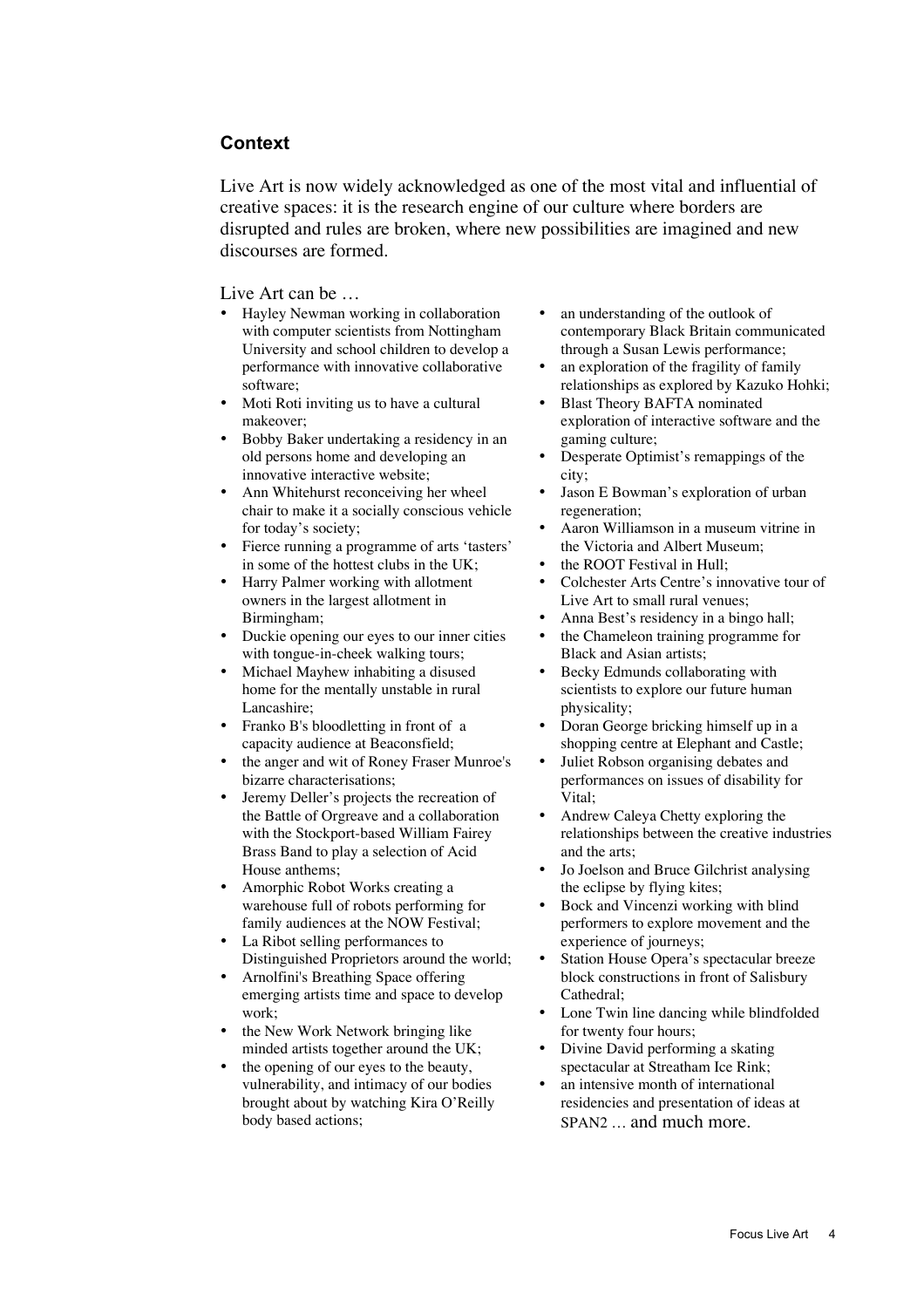As we can see from this list, Live Art's obvious ability to move fluidly and eloquently across genres, spaces and places singles it out as an area of practice uniquely equipped to negotiate the complex tapestry of our lives and times. Live Art is well placed and able to respond to the hybridity and sophistication of diverse cultural experiences and expectations. Moreover it is an area of activity that has had, and continues to have, a profound impact on critical frameworks, cultural infrastructures, and the politics of artistic production and consumption. There can be a perception that the innovative and specialised nature of Live Art is at odds with funding priorities such as audience development, social exclusion, participation, legacy and urban renewal but a quick look at contemporary practices demonstrates that this is clearly not the case.

Over the last few decades Live Art has evolved into an area of practice that ranges from the theatrical at one extreme to time based installation work at the other. In between, it touches upon the edges of dance, video, new writing, installation, club culture, political activism and the emergent languages of the digital age. Grounded in ideas of space, time and action Live Art is a landscape, a geography, as much as it is a received discipline. Such extremities were reflected by the diversity of artists and promoters who contributed to the *Focus Live Art* meetings.

The unfixable, fluid, flexible, uncontainable and diverse nature of Live Art is unquestionably one of its greatest strengths and something that keeps the sector alive and 'on its toes'. But it has its downsides. The constantly shifting and evolving terrain of Live Art can offer a great freedom to artists and promoters alike, but can also pose huge challenges to those who lead in the development of coherent policy and provision.

The extremities of approaches also tell us that Live Art is an area of practice with complex and diverse needs – to put it simply, an artist or promoter working more theatrically has very different needs from those working with time based installations. One size does not fit all.

The extremities in practice within Live Art were reflected in the Regional Arts Board Officers who attended the *Focus Live Art* meetings and, in turn, the diversity of approaches that we see in national policy and provision for Live Art. In some regions Live Art falls under drama, in others under dance, in some it is considered visual art and in others combined arts. This in itself automatically reflects one of the challenges that Live Art faces in terms of a clear national policy and clear provision. Where does it fit? Where should it fit? Should it fit into one place or be a way of bringing many places together? Who should be responsible for it and what strategies need to be put in place to ensure a more even playing field and more effective ways of communicating across disciplines and across regional borders?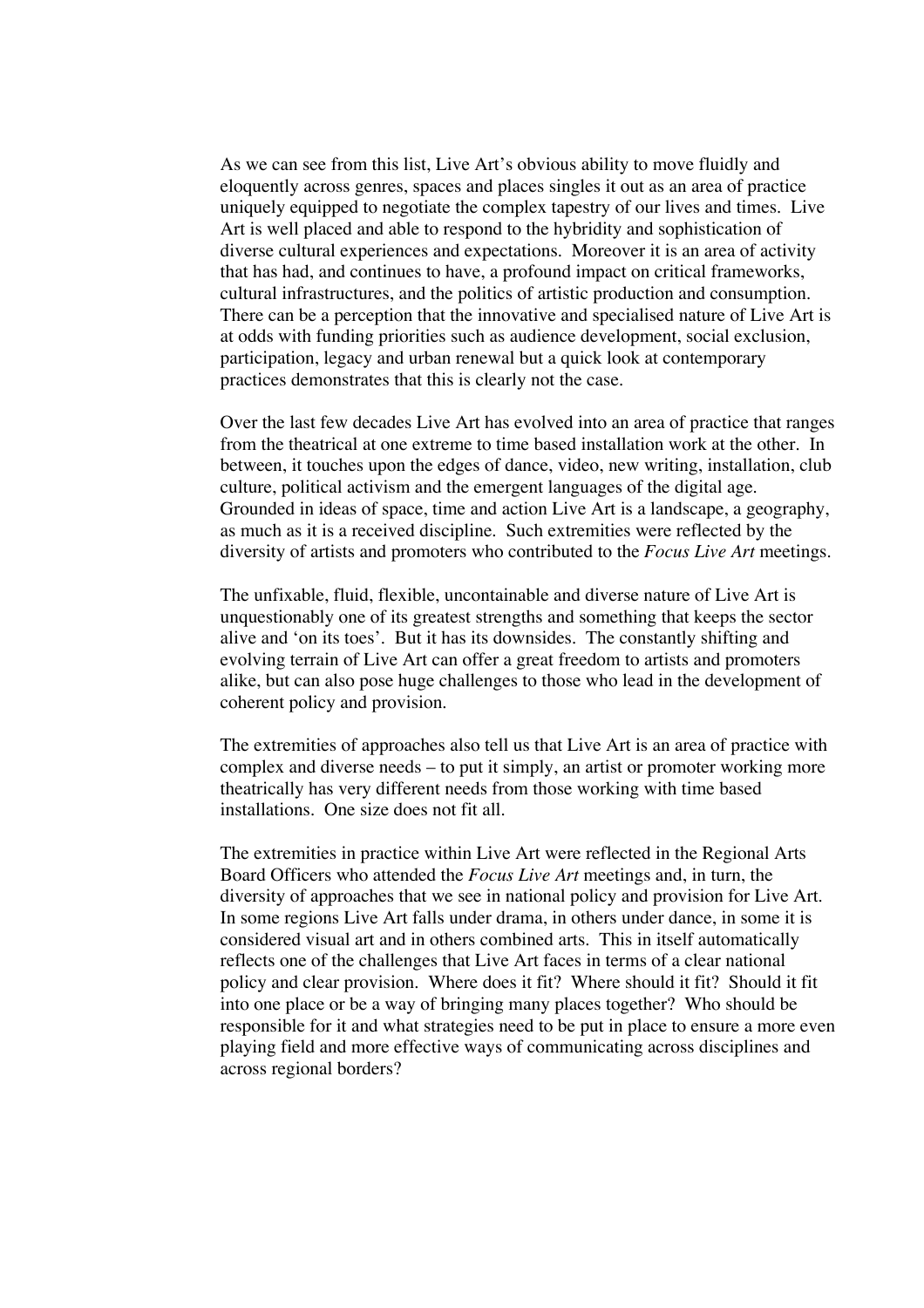## **Specific objectives and structure of Focus Live Art meetings**

To summarise, the objectives of the *Focus Live Art* meetings were to:

provide an informed sense of the contributions Live Art makes to the cultural landscape in England;

develop a national overview of the Live Art sector<sup>2</sup> by exploring what is happening and who is making it happen region by region;

examine existing models of best practice for the development of a sector of the arts and to explore how this could inform the development of the Live Art sector;

identify key challenges for the sector and begin to imagine ideal scenarios for the future.

Each meeting was structured in the following form:

An introductions to recent developments in Live Art and its relevance to funding priorities (Live Art Development Agency)

A presentation about a vision for a national network of artists (New Work Network)

A presentation about the potential to develop national partnerships and initiatives (Arts Council of England)

Discussions centring on two 'regional' case studies. The case studies were not provided as 'a solution' or the only models of development, rather they were presented as active projects to be considered in the context of examples from participants and thereby form some starting point for discussion.

An afternoon of discussion exploring how we can work collectively towards building a more effectively resourced and empowered Live Art sector across the country.

The identification of key issues and the 'top ten' challenges for the Live Art sector.

Regional discussions (in three regional groups) focusing on which of the key issues are most relevant to each region and considering some possible ways

 $\frac{1}{2}$ <sup>2</sup> For convenience the term 'Live Art sector' has been used to describe the body of practitioners, promoters, funders, and organisations which actively contribute to the development of Live Art. The notion of Live Art being an identifiable 'sector' goes against the nature of practice which by its very nature often crosses artform boundaries and challenges definitions. However, the use of 'sector' has been helpful in trying to identify a group of arts professionals with common goals and interests.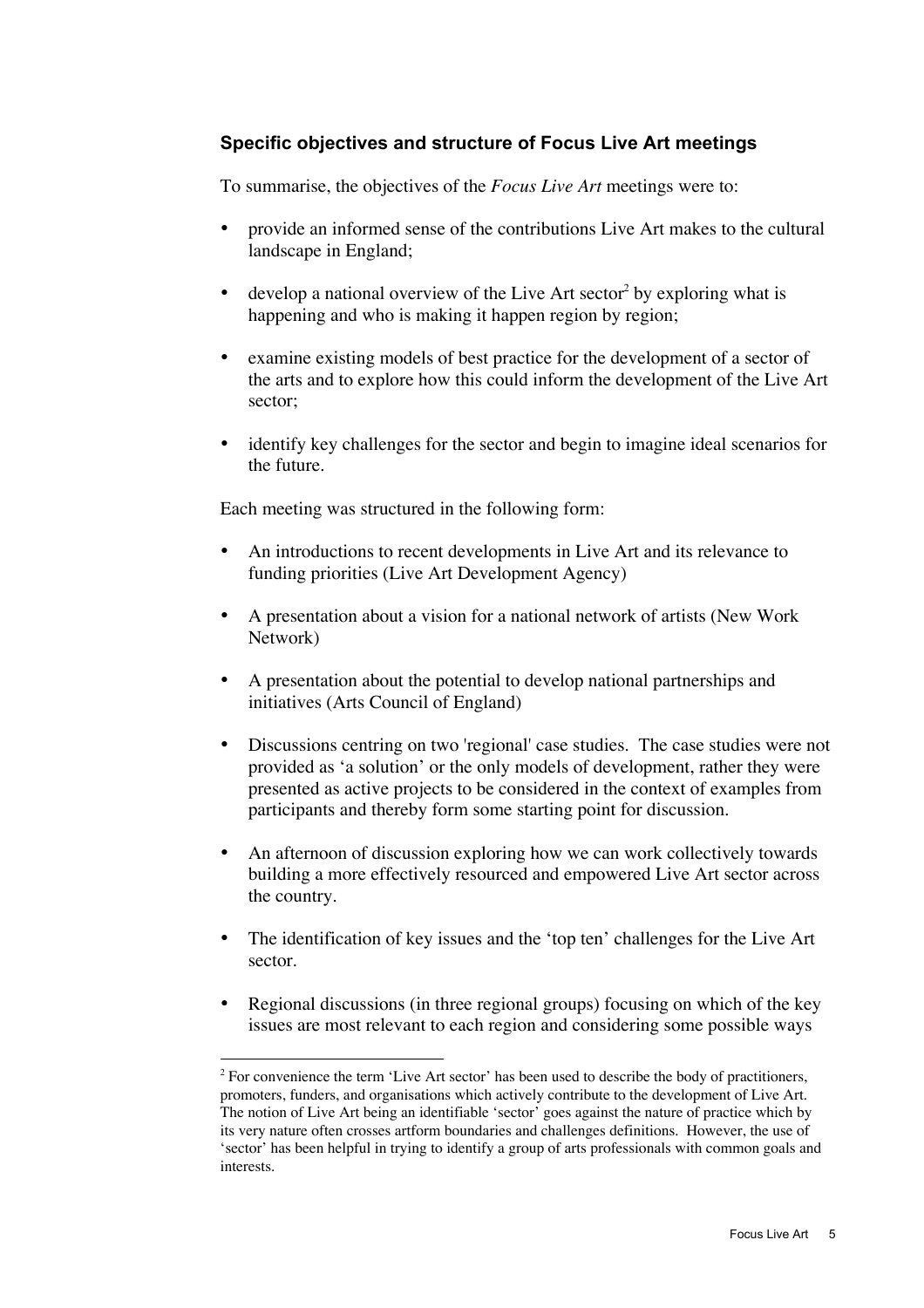forward. Including the exploration of relevant models (including those from other artforms).

A summation and pooling of ideas, and considering how to begin to paint a national picture.

## **Report and Findings**

A sense of a shared desire to make the most of this vital sector dominated the meetings and the uniqueness of bringing artists, promoters, and funders together for open discussion was a liberating experience.

The *Focus Live Art* meetings demonstrated that the sector is articulate and astute in identifying its key challenges. However, they also demonstrated there are too few opportunities to put solutions in place to meet them.

This report has been structured around the challenges of: infrastructure, speaking out, knowledge sharing, audiences, and process and product. However, these should not be read as separate and clearly defined areas as there is significant cross-over between them. A bullet point summary of the challenges is attached as an appendix.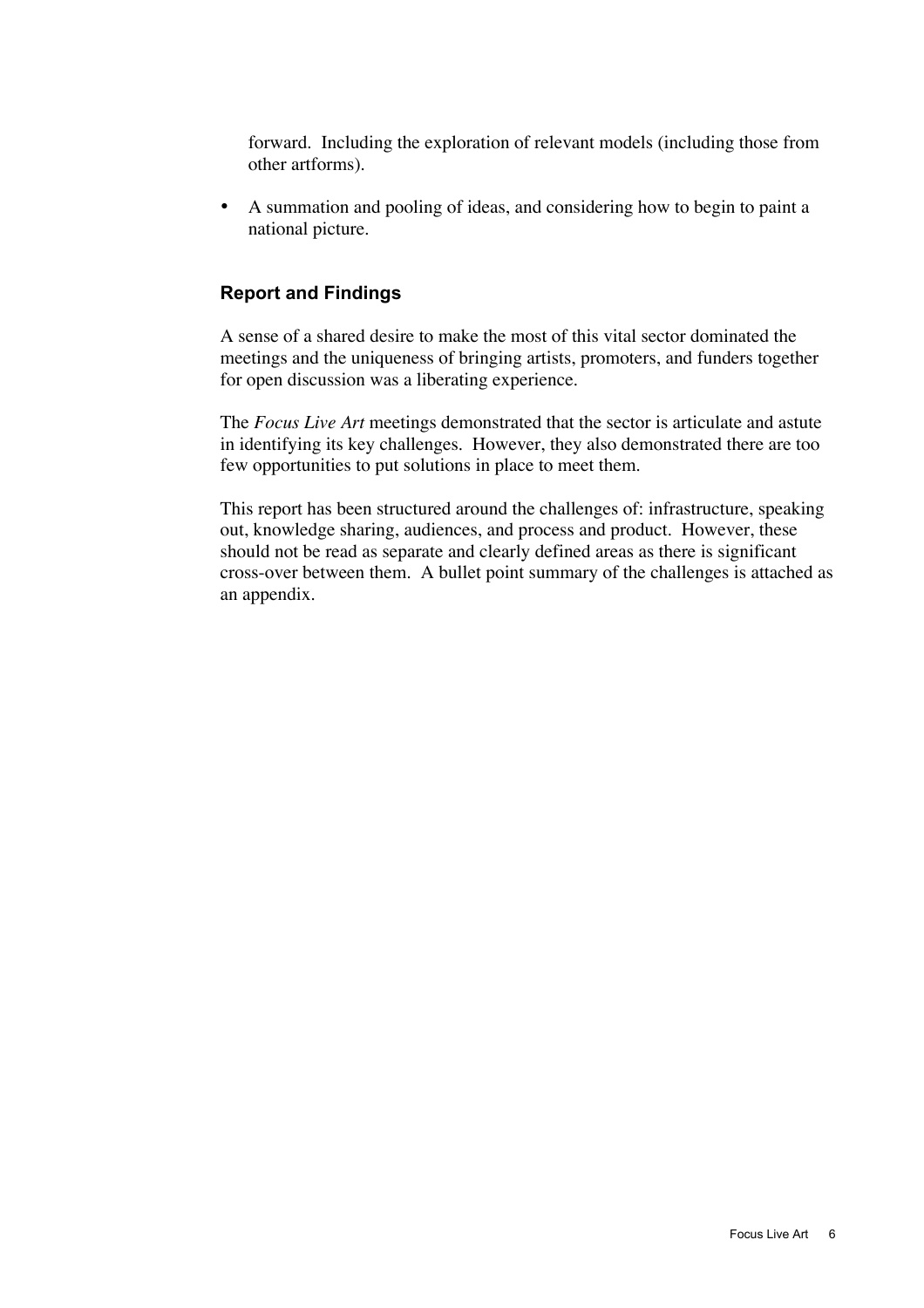## **The identified challenges for Live Art**

## **Sustainability**

The Live Art sector can be characterised as having a 'flash-fire' infrastructure – one where sparks of activity illuminate the scene for a time and then dwindle only to be replaced by other sparks and fires elsewhere. This can create a degree of excitement and a sense of always working 'on the edge' and is for many artists, promoters, and audiences one of the reasons to be interested in Live Art. It is not, however, the ideal environment for the development of strategies or initiatives that have a long-term impact. The case studies presented by Black Arts Alliance and Hull Time Based Arts demonstrate that sustained provision has long-term impact through enabling the development and implementation of strategies for audience, artistic and venue development.

The 'flash-fire' infrastructure in Live Art is often a reflection of the interests and enthusiasm of an individual – either catalytic artist, promoter or funding officer. Anthony Roberts at Colchester Arts Centre is an excellent example of this. Having 'discovered' Live Art for himself at the National Review of Live Art he began to commission and programme Live Art at his venue. This interest resulted in an ongoing programme of work; the Charge Festival (in collaboration with First Site Gallery); and a small regional tour. This activity represented a step-change increase in provision for the region and has been acknowledged as contributing significantly to the national scene.

The Live Art sector is one that currently encourages fatigue. Many of the more senior artists and promoters feel they are fighting the same battles they have fought throughout their careers. The *Focus Live Art* meetings showed that the sector is articulate in identifying its key challenges. What is apparent is that there are too few opportunities to put the solutions in place to meet these challenges.

The *Focus Live Art* meetings looked at ways to beat the fatigue and to capitalise on new energies – to stimulate discussion about solutions which could be put in place even with limited resources; to imagine ways to lever new resources; and to look to the future positively. The need to stimulate new activity is important, however – in response to the voices we heard around the county – this report takes as its central theme the challenge of sustainability.

The activity in Colchester has been personality driven and there is no guarantee the Arts Centre will continue investing in Live Art if Anthony moves on. Sustainability is not about maintaining the status quo, rather it is about responsible responsiveness and long term planning. Sustainability is about cultivation. It is a key challenge for the sector to find ways to sow the seeds for this organic and catalytic growth of activity; build on it; and sustain it over a period of time (while at the same time continuing to sow new seeds).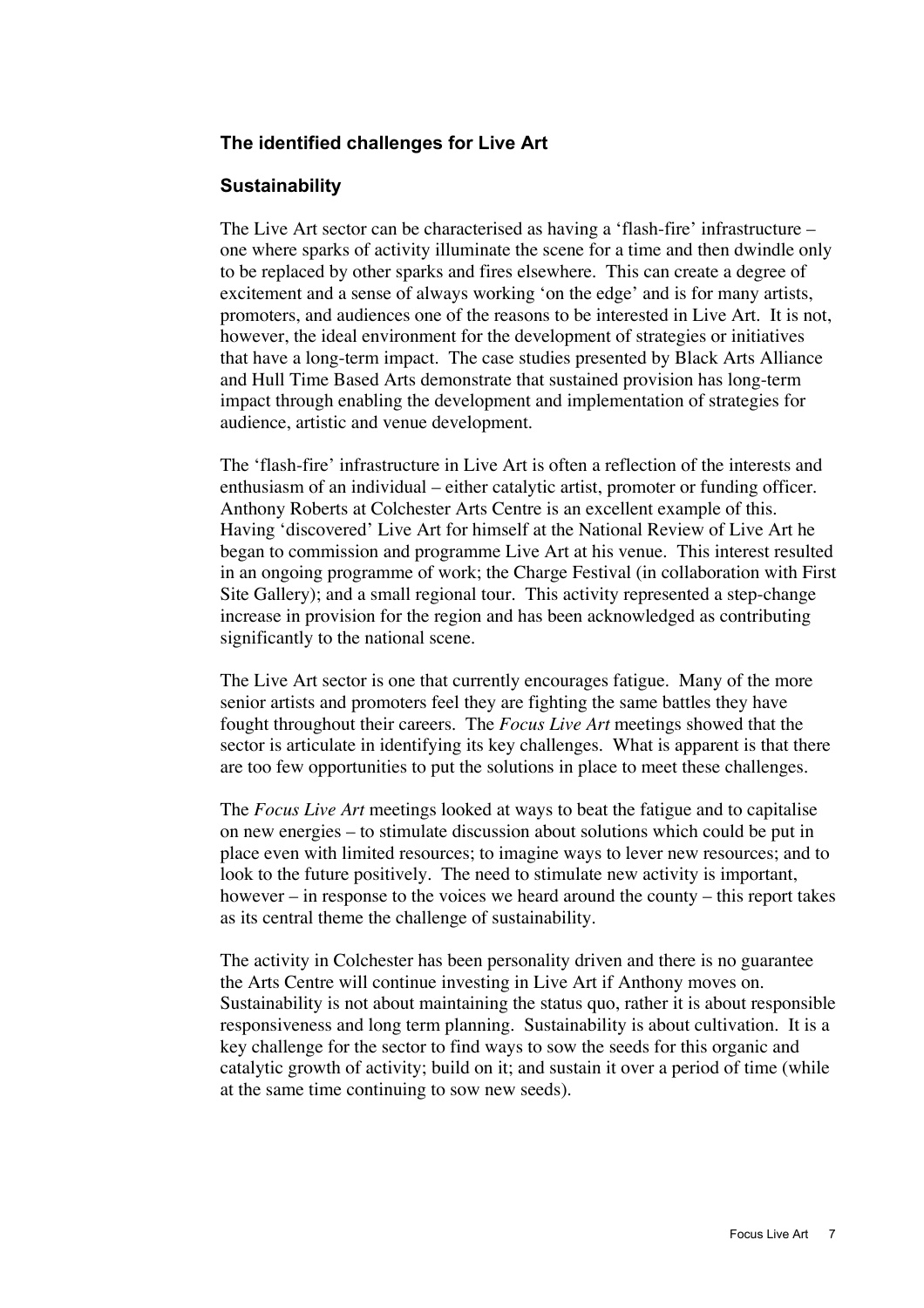## **The challenges of infrastructure**

The 'flash-fire' effect applies equally to individuals, single venues and broader areas such as regions and cities. Some cities such as Nottingham have been able to sustain activity over time because of a range of activities in the city . On the other hand there are cities like Brighton, which has a rich mix of provision but has failed to develop a sustainable body of practice. Brighton has a large number of artists; strong higher education provision; and good potential venues and partners (including the South East Dance Agency, South East Touring Agency, The Brighton Festival, Lighthouse, and Fabrica) yet for lack of a champion has not been able to sustain a body of activity. To identify cities and towns with strong existing provision (in Live Art and related practices) and, more importantly, to nurture and build on that provision is a challenge which the sector needs to continually meet.

Sustaining infrastructure and provision within a region is also important for cities and regions where there is a perception of a 'talent drain'. Strong infrastructure and provision encourages artists and other arts professionals to stay in a region. In particular it encourages university graduates to remain after graduation. Strategies to sustain provision can therefore contribute to ensuring that regions 'retain' their talented individuals.

In many regions the ability and desire of those working in Live Art to undertake site specific projects and use unusual or non-traditional venues, was cited as a strength. The questioning nature of Live Art encourages this search for appropriate presentation spaces but the use of alternative spaces/places also reflects an opportunistic and entrepreneurial approach of many Live Art practitioners and promoters.

The current funding system rewards the project-to-project approach by offering a range of project based funds as its main source of income for Live Art. This support however, perpetuates a one-off (flash-fire) approach and fails to offer opportunities for long term development. It also means that artists and promoters are locked into a cycle of project development, fundraising, and presentation which leads to fatigue as they move from one project to the next. This project-toproject approach in particular, presents challenges in terms of audience development, as it is very difficult to build a consistent audience base when continually working on a one-off basis. This approach challenges those involved in funding to acknowledge and work with the project based culture while at the same time finding ways to encourage and support sustainability.

The infrastructure of Live Art dedicated organisations and venues is not extensive and the main venues and organisation committed to Live Art can be counted on two hands. The importance of sustaining the activity and commitment of these venues is therefore paramount. An excellent example of the impact of the changing makeup of the Live Art infrastructure is the changing role of the Institute of Contemporary Arts (ICA). Until five years ago the ICA was the peak organisation for Live Art in England; it presented and commissioned innovative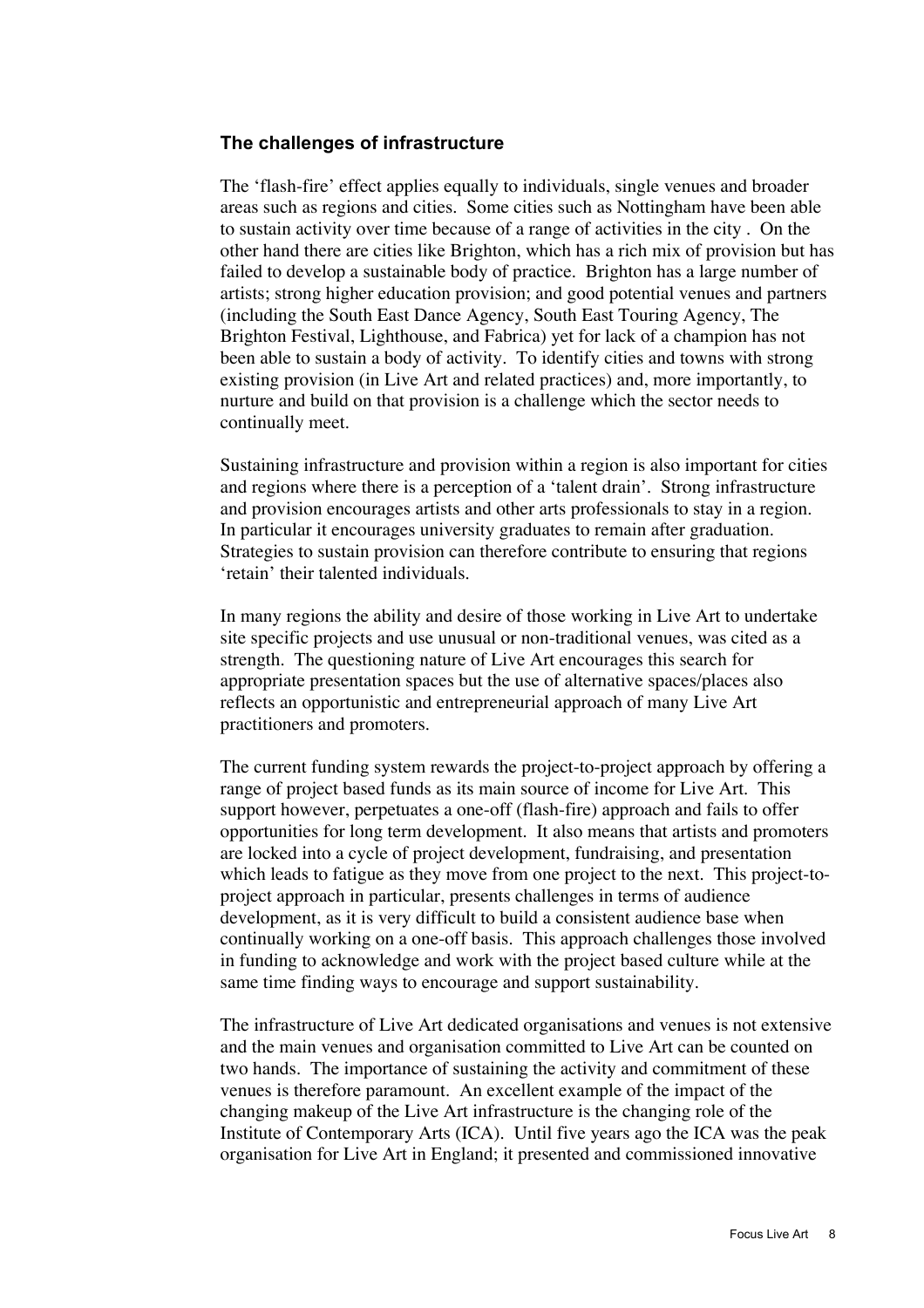work; ran significant professional development programmes; led critical engagement with practice; and was well regarded internationally. The change in policy at the ICA means that Live Art is no longer a priority and the ICA's withdrawal from the sector has left a substantial hole. The limited extent of the national infrastructure means that there are specific issues of sustainability of practice because it is not possible to assume that if a hole is created in the infrastructure other organisations will be able to fill it. The funding system, in particular, needs to be sensitive to the fragility of the Live Art infrastructure and ensure that as the landscape changes resources are not lost or 'relocated'.

The infrastructure should also not only be considered in terms of those 'dedicated' providers – that is organisations and individuals solely working with Live Art. Within the Live Art sector those 'casual' contributors are equally important and without them the sector would not be able to continue. Therefore organisations such as the South London Gallery, Site Gallery, Battersea Arts Centre, and Warwick Arts Centre while not solely dedicated to Live Art are nonetheless vital components of the infrastructure and their ongoing interest needs to be supported, developed and sustained.

The Live Art sector needs to continue to think creatively about the ways infrastructure can work and support practice. A dependence on building based provision is not necessarily the only means to support a sector and there is potential to think about other types of infrastructure. The sector knows all too well that the provision of a physical space does not necessarily translate into activity. A good example is the dedicated Live Art Space at Ferens Gallery which remains largely unused because there are not the staff or resources to enable it to be productive.

Many in the Live Art sector look enviously at the network of National Dance Agencies and consider this a valid model from which to consider the development of Live Art provision. The success of the Live Art Development Agency in London and Fierce in the West Midlands demonstrates that the agency model can work for Live Art. However, the nature of the sector is such that means of developing the infrastructure need to be found which shore it up but do not institutionalise it.

International activity is also a key component of the Live Art infrastructure. Live Art is increasingly attracting international attention and intrigue and the role of Live Art as a catalyst for trans-national dialogues and exchanges is now recognised as a vital one by the British Council. A specificity to location and a concern with immediate, intimate and charged dialogues with audiences complemented by a practical, linguistic and contextual flexibility, all contribute to Live Art's ability to move fluidly and eloquently amongst generations, identities and experiences and across artistic, cultural and geopolitical borders. Live Art comes with little baggage and is uniquely equipped "to travel".

Through the *Focus Live Art* meetings it was continually emphasised that one size does not fit all and that regional initiatives need to be developed which reflect the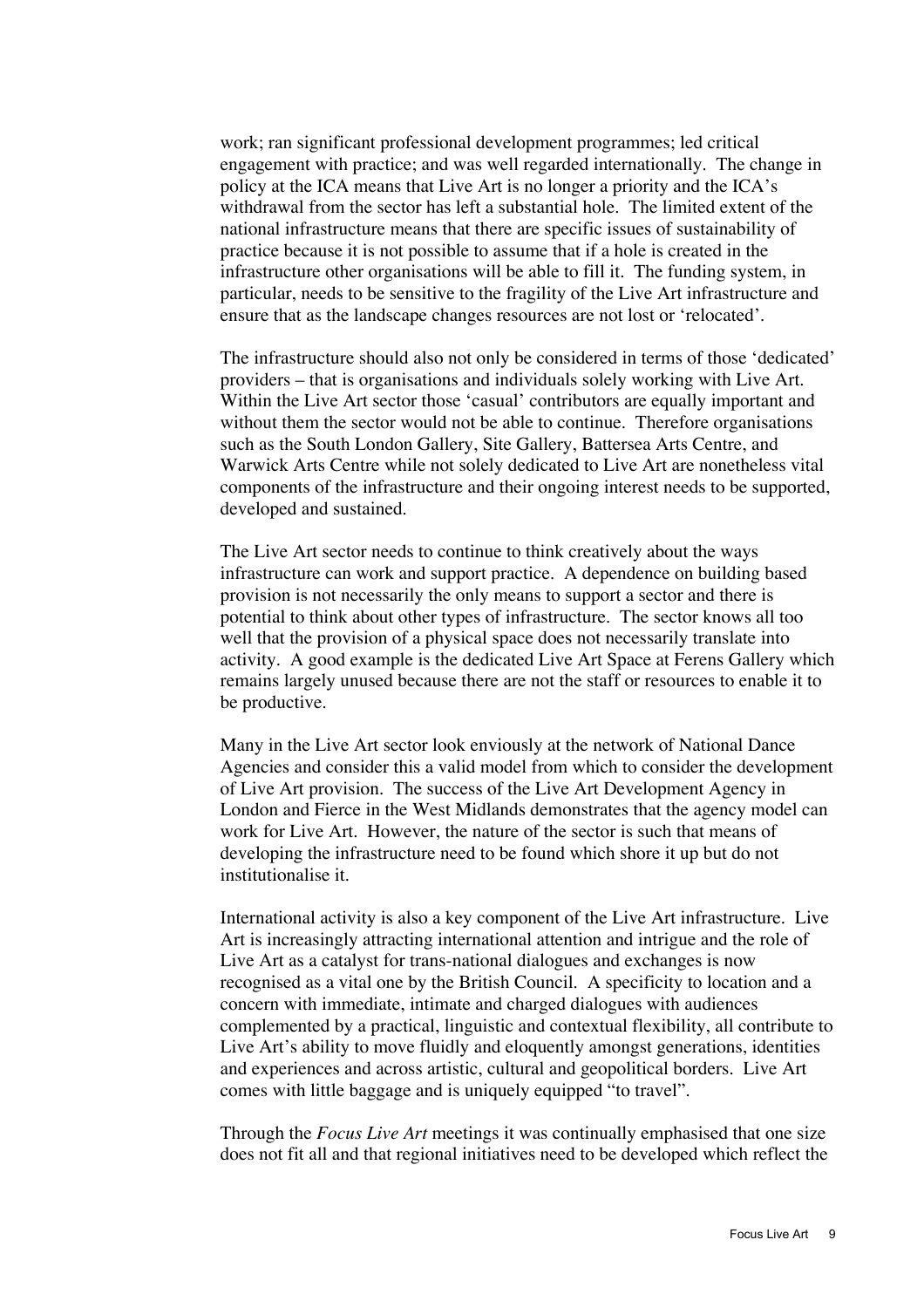activity of that region and build on its current strengths and provision. It is also vital that there is collaboration between regions and an understanding of how regional initiatives contribute to a national picture. There is little point in each region establishing a platform for emerging artists when a more viable option may be to buy into an existing initiative in another region. The Arts Council currently takes the lead in providing a national overview, however, it should be a long term ambition of the sector to have this role led by practice rather than by the funding system.

## **The challenges of speaking out**

The practices of Live Art are diverse and representation of the sector therefore presents significant challenges – challenges of representation within the sector; about the sector to funders; about the sector to other sectors; and about the work to audiences. The Live Art sector needs to present a coherent picture of diversity – diversity of form, approaches (scale, site, context, process) and needs (of artists, promoters, and funders). One way to meet this challenge is to emphasise and focus on what Live Art **has to offer** rather than **what it is**.

The challenge of speaking out for Live Art is no more apparent than within the funding system. In the Regional Arts Boards, officers responsible for Live Art have as their primary focus dance, theatre, new media, visual arts, or combined arts. This eclectic mix reflects the diversity of practice but it also means that provision from region to region is vastly different. The diversity means, in particular, that it is very difficult for the funding system to find a common voice or even common interests with which to address Live Art. On the basest level it is difficult for these officers to meet because of their diverse portfolios.

The many locations of Live Art within the funding system mean that Live Art often falls between the gaps of existing provision. It is therefore difficult for the sector to be represented at a national level. There is a dedicated Live Art Officer within the Visual Arts Department at the Arts Council and recent funding patterns suggest that, post restructuring and the abolition of the Combined Arts Department, Live Art is still being embraced through ACE's Visual Arts strategies and initiatives including the National Touring Programme, Spaces and Places, Visual Arts Publishing and ACE Fellowships. However, without the post being mirrored in the regions it is difficult to find a coherent voice within the funding system and Live Art continues to miss out on opportunities offered by strategic initiatives.

The diversity of provision within the funding system means that it is hard for officers to coordinate and share information, it is however even more confusing for artists and promoters to negotiate the system. The funding system faces a significant challenge in the need to clarify its access points for artists to information about and provision for Live Art – to better and more consistently sign-post opportunities available to those working in Live Art.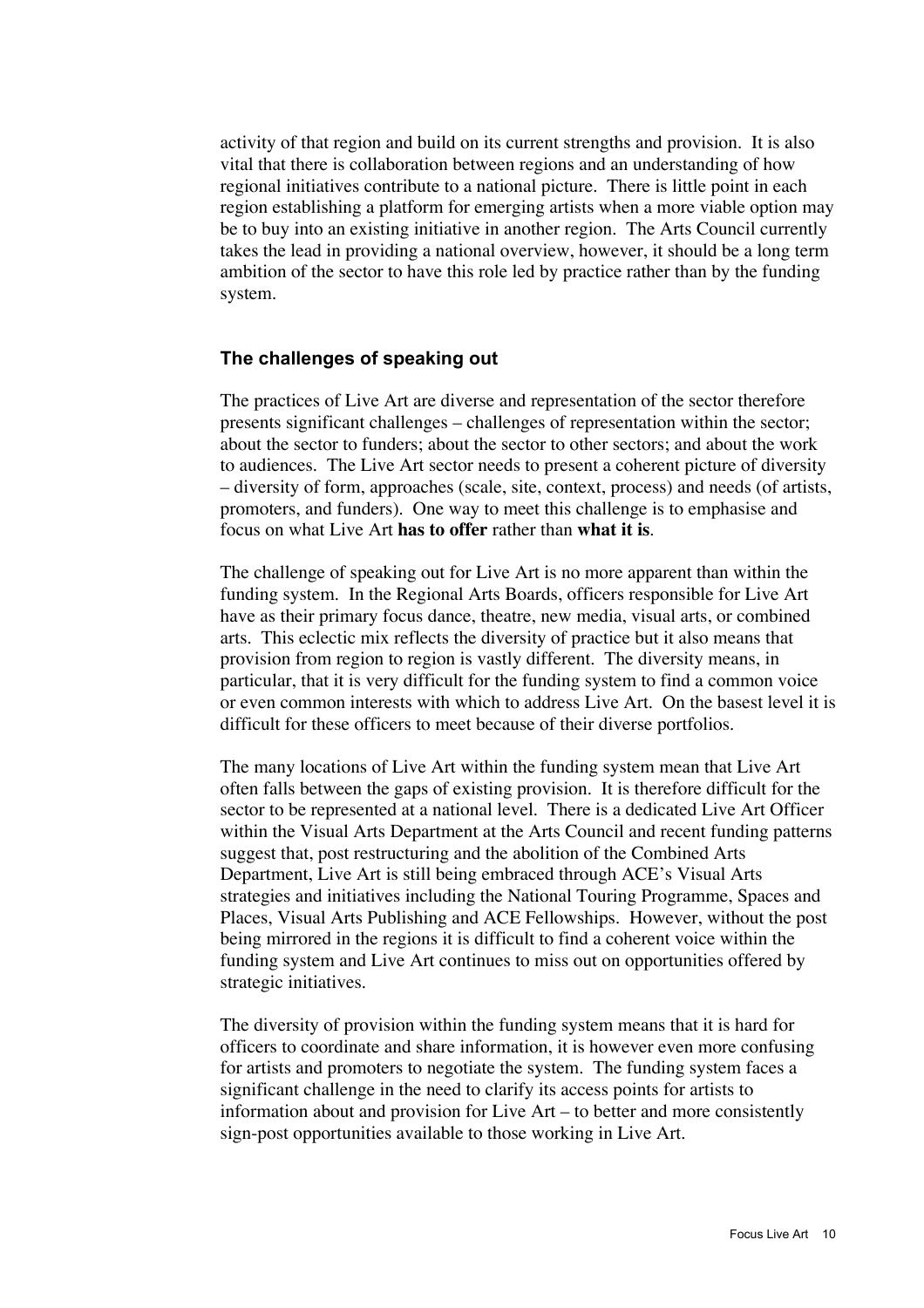Sustainability is also an internal issue for the funding system in relation to Live Art. No Regional Arts Board has a dedicated Live Art Officer and there is therefore not the continuity provided by the stability of a dedicated post. More often Live Art is housed with the officer who has shown the most interest in the area of practice (basically the one who put up her or his hand). This has its advantages because it ensures officers who are interested in engaging with the work, however, it also means that it is very difficult to sustain strategy and provision over time (and sometimes no officer puts up a hand). Linked to this and equally important for the sector is the consistency of funding opportunities. London Arts' sustained support for Live Art through Combined Arts London, as part of a holistic strategy, has been very important for the sector. The long life of the fund means that artists and other arts professionals know about and can plan towards a stable funding opportunity. If 'pools' of generic funding are to be developed within the funding system then maintaining signposting for Live Art becomes crucial and the role of the officer as the conduit of information even more important.

Crossover of practices is common – in fact it is a strength of Live Art – but due to the nature of the sector connections with other practices are fragmented. An excellent example of this is the relationship of the National Dance Agencies to the Live Art sector. Dance4 has well established relationships with a number of Live Art focused organisations and artists. This has significantly benefited Live Art and has also enriched the dance sector. Similarly the relationship between the Arnolfini and DA2 was fertile territory for the exploration of crossover between Live Art and new medias. There is a great opportunity for the Live Art sector to develop many more strategic relationships and partnerships such as these which will enable a cross-fertilisation of ideas and provide access to a broader range of resources and opportunities.

Because of the interdisciplinary approaches of Live Art and its exploration of 'difficult' content and form it is often an attractive area of practice to artists who do not see themselves as comfortably fitting within other artistic traditions. Live Art is a particularly potent arena for a new generation of culturally diverse artists and disabled artists who have effectively been marginalised within dominant cultural traditions in Britain. Live Art offers new languages to play with the cultural and social influences that inform us, to articulate new forms of identity and representation and to create new cultural landscapes. For artists addressing issues of identity and cultural difference, Live Art has proven to be an articulate platform to challenge the dominant post colonial narratives and traditional representations of 'the other'. Recent years, for example, have seen the emergence of a new generation of black artists, such as Ronald Fraser Munro (who uses live performance, new technologies and subversive humour to mock pillars of the western establishment) and Moti Roti (who draw upon a diversity of interdisciplinary practices to create new representations of the complexity of the British-Asian experience). The performance work of these and other artists contributes to broader social and political shifts around identity, assimilation and hybridity in Britain's multi-cultural society. Such processes have not only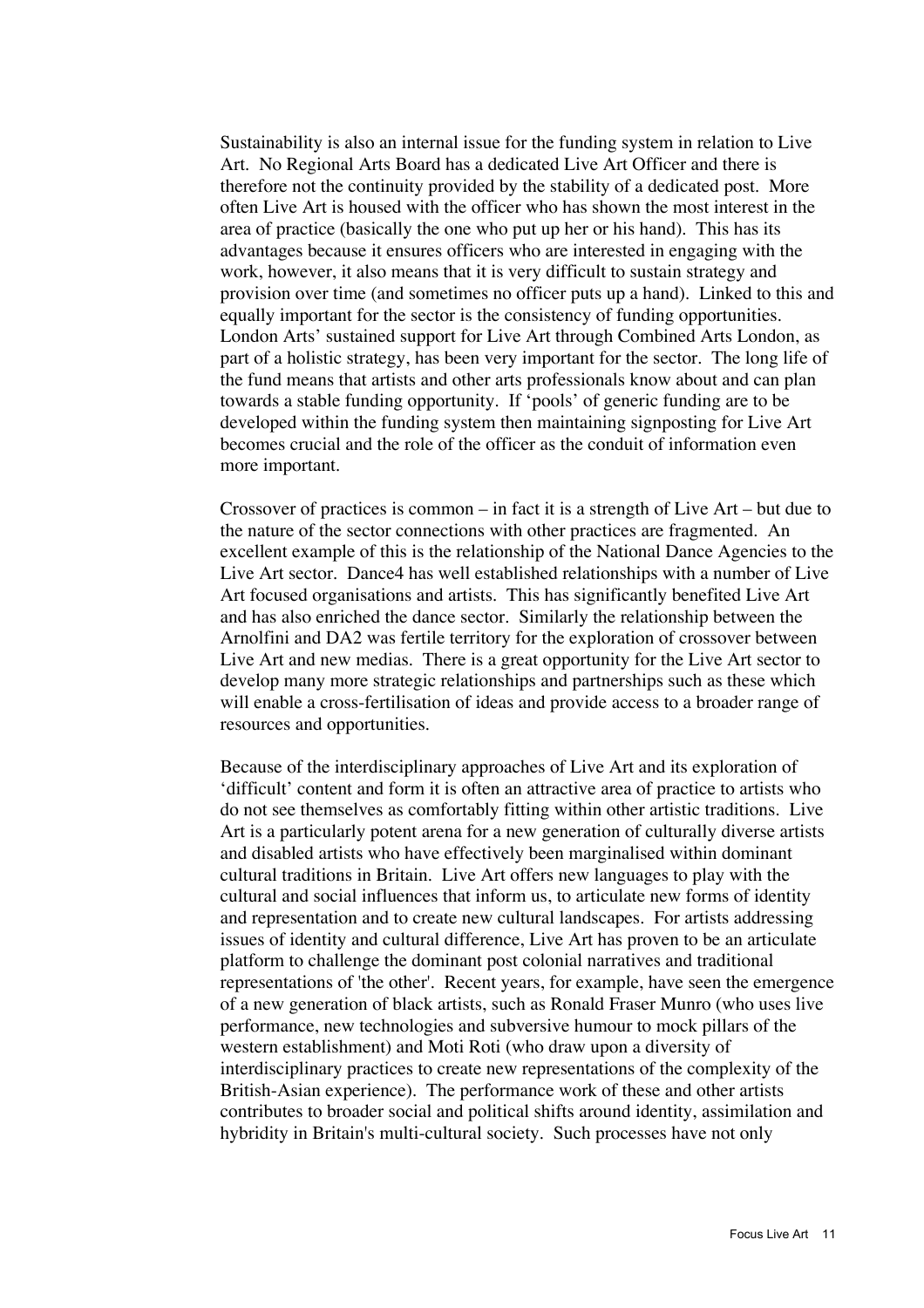contributed to the negotiation of cultural identities of Britain but have also been instrumental in questioning perceptions of essentialised cultural experiences.

While Live Art has an excellent record of inclusivity its infrastructure needs to further explore cross-fertilisation with culturally specific arts providers and where appropriate develop initiatives to ensure that Live Art remains an inclusive practice.

Engagement in critical dialogues within the sector (and relating to other sectors) is an ongoing challenge for Live Art. Live Art Magazine plays an important role within the sector as an information and listings resource but unlike other sectors there is no critical focus for the sector. There are a number of journals with a strong academic perspective such as Performance Research but none that are rooted in practice. In recent years the Arts Council has supported a number of Live Art publications (My Valentine by Monica Ross, Stalking Memory by Desperate Optimists, and Hearing Things by Aaron Williamson just to name a few) and these have made a significant contribution to the development of critical dialogues. However, as direct resources for Live Art have been increasingly limited at the Arts Council these opportunities are no longer as available. Although Visual Arts Publishing Fund at the Arts Council has indicated that Live Art will be a priority for the coming year, there is no long term strategy for critical writing and consequently critical dialogues may well be limited and unable to fulfil their potential to significantly develop critical frameworks.

After-show discussions are regularly held at a number of venues and the New Work Network's recent Live Late Review initiative has been a welcome one to the development of critical dialogues but these are neither regular enough nor the outcomes well enough disseminated to have a national impact.

In relation to the national press, Live Art has failed to capitalise on its role as an innovative and exciting practice. The sector needs to meet the challenge of developing Public Relation strategies for its voice to be heard in the national press and thereby reach a broader audience.

## **The challenges of knowledge sharing**

To varying extents networks of artists, promoters and funders already exist within the Live Art sector. Of these the artist-led support initiative, the New Work Network is the best established and it receives a small amount of fixed term funding from the Arts Council. Promoters meet on an informal basis through the Live Art Promoters Group although this is not funded and works on an ad hoc basis. Funding officers no longer have the very useful tool of Joint Officer Group meetings and networking is only possible through informal contact between officers. Of most significance, there is not the opportunity for these different groups to come together to share ideas. One of the benefits of the *Focus Live Art* meetings has been the inclusiveness of the discussions, which many of the participants would like to continue in the future.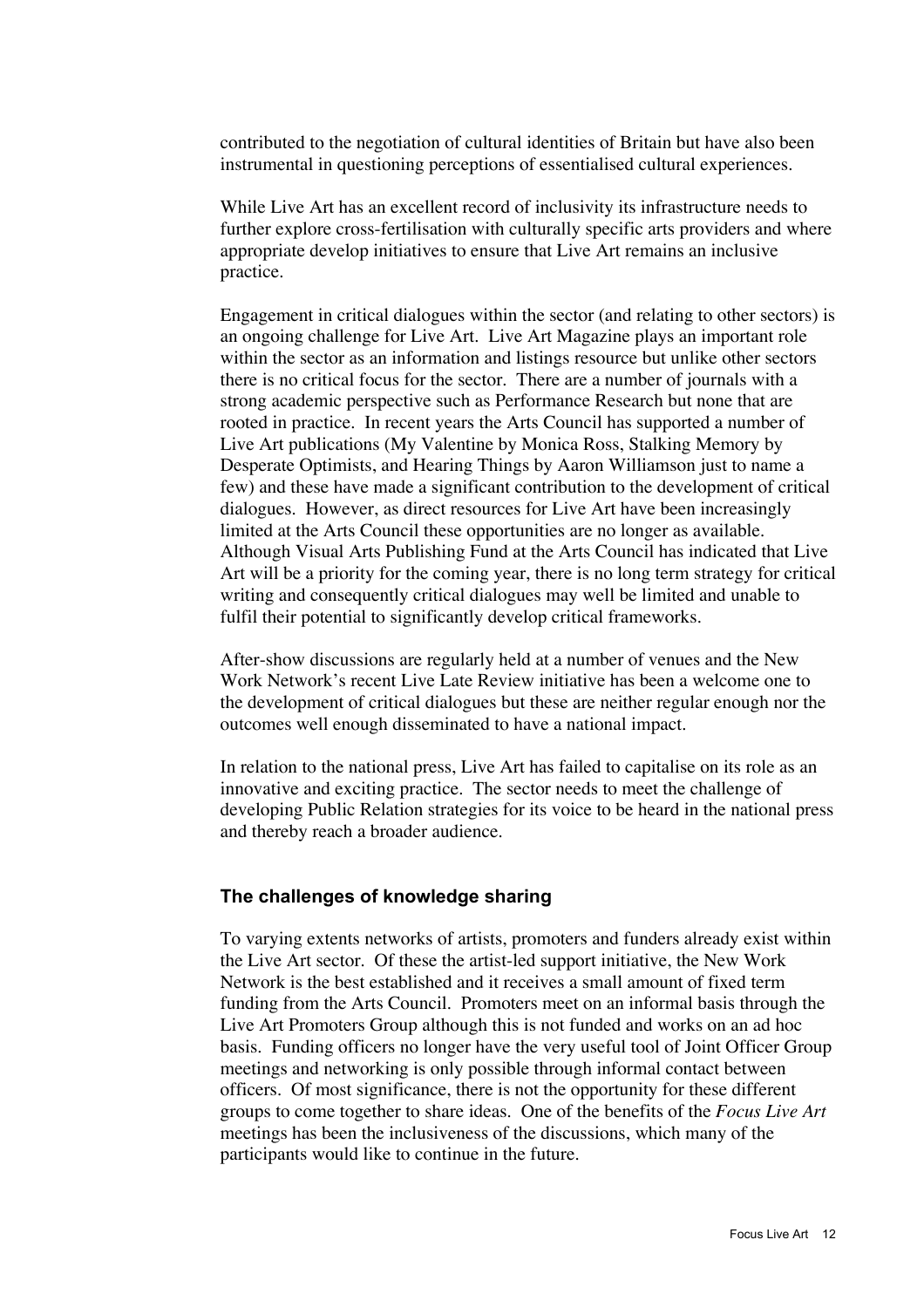The existing networks operate on a national level and many of the regional discussions as part of *Focus Live Art* emphasised the need for stronger regional networks. In some cases there is a need for the gathering of a base level of information – basically a regional audit. Some officers, such as the officer from East England Arts, have decided to prioritise this. Others regions such as Northern Arts have already identified a committed group of practitioners and promoters but wish to develop better communication between the different activities.

The desire to network is many fold. For some it is the desire to meet peers while others have identified the need to share information and resources. For many there is a perception that a formal development of the connection to peers would be of significance for professional development. And, in fact, this is one of the primary concerns of the New Work Network. Most commonly, the desire to undertake mentoring programmes was a priority and perceived as an excellent way to tailor professional development programmes to the individual.

The ways in which providers of higher education fit within the sector was discussed at all of the meetings. There was concern that higher education did not sufficiently inform the sector or capitalise on what it has to offer and vice versa. A major challenge for the sector is to find better ways of drawing the higher education sector into 'the fold' and cultivating a greater crossover of critical frameworks, facilities and audiences.

To experience Live Art properly it needs to be seen. Viewing documentation is often inadequate and fails to communicate the nature of the work, especially those works which are site specific and/or time based. The need for promoters to see work is obvious but many artists also identified the need to see the work of peers. This is not only an issue on local and national levels but suggests a need for greater access to international work. Many of the participants at the *Focus Live Art* meetings voiced a desire for better resourcing to be able to travel to see work as a crucial aspect of professional development.

## **The challenges of audiences**

Live Art has the potential (and indeed the track-record) of being attractive to new audiences. Ground breaking research in relation to club audiences was undertaken in the Live Art sector and many participatory projects are managed by Live Art practitioners. The unique understanding of the relationship between form, context and content means that Live Art is well equipped to meet audiences on a common cultural footing and relate to them on their terms.

Among practitioners and promoters, there is an increasing feeling that the funding system is seeking quantity of audience rather than quality audiences. Live Art may not always pack out a stadium but the quality of experience appreciated by a Live Art audience member is often much much more than being a 'bum on a seat'. Because of Live Art's engagement with context (physical and social) the work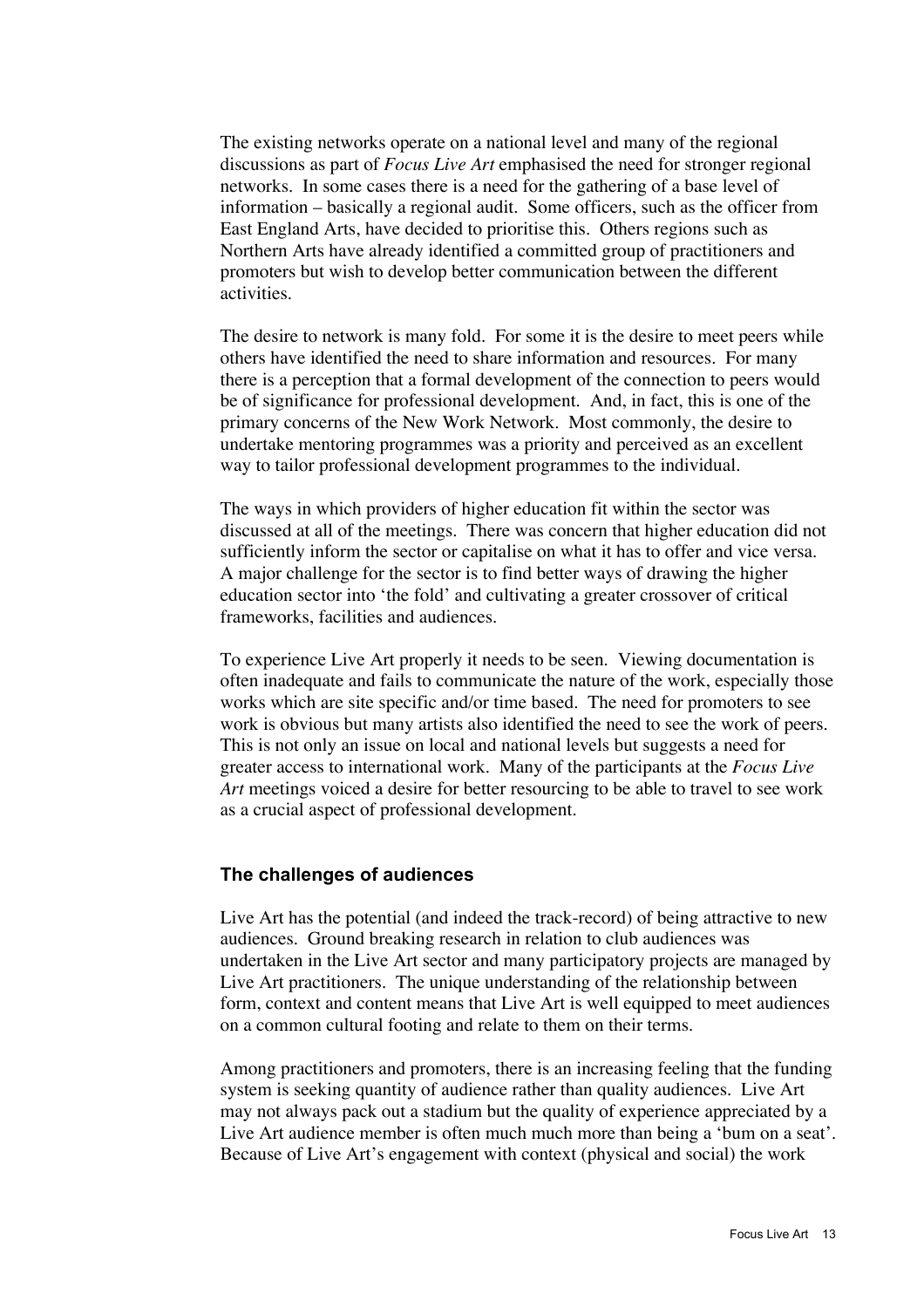often directly effects audiences and informs their understanding of society beyond the arts context.

Because Live Art is more about an approach or ethos than a form, it does not need to struggle to find relevance for a wide cross-section of the community. The fact that it is not overly burdened by artistic tradition means that it can shape itself to suit the context and audience. There is sometimes a perception that Live Art is inaccessible and exclusive. As an area of innovative practice, the form of the work is often challenging, however, this does not automatically translate to exclusivity.

There is sometimes a perception within the arts that social and political agendas such as urban renewal and social exclusion (for example) are forced upon practitioners and practice. Within Live Art social and political concerns are not manifestations of cosmetic progressiveness but are often inherent in artists' and promoters' practices. Excellent examples of this were evidenced during the 2000 NOW Festival when Hayley Newman worked with school children to develop a performance with innovative collaborative software; Moti Roti enabled young Asian women to articulate their experiences of living in contemporary Britain; and Amorphic Robot Workshop worked with socially excluded young people to make robots which played to packed family audiences.

Live Art audiences are highly committed arts attenders and willing to explore and engage with new ideas and new artistic practices. Monitoring at Arnolfini has shown that their core audience is dedicated to pursuing Live Art practices whether in the studio, galleries, or beyond the building. The experiences of Arnolfini and other promoters such as NOW also demonstrate that providing a unique and often participatory performance experience can attract and sustain new audiences to the arts.

The commitment of audiences to particular companies and artists is also a key characteristic of the Live Art sector. This means that ongoing audience development should not only be considered in relation to venues but also with the ways companies develop long-term relationships with audiences. A good example of this is the ways audiences seek out the work of Forced Entertainment. Although the company is currently forced to have a peripatetic relationship with London venues it never has a problem attracting an audience. This loyalty is demonstrated by comments such as "I wait for the next Forced Entertainment show like I wait for the next album from my favourite band."

Throughout the 1990s, the impact of artists working within the Live Art arena has extended throughout and beyond the art world. They have unquestionably contributed to the energy at the edges of in British culture in recent years and affected the politics of artistic production and consumption. They have brought concepts of interdisciplinarity and collaboration to the foreground, they have changed the reference points of contemporary culture and in their response to the hybridity and complexity of the forces at play in the modern world they have actively contributed to the shaping and defining of broader debates in Britain.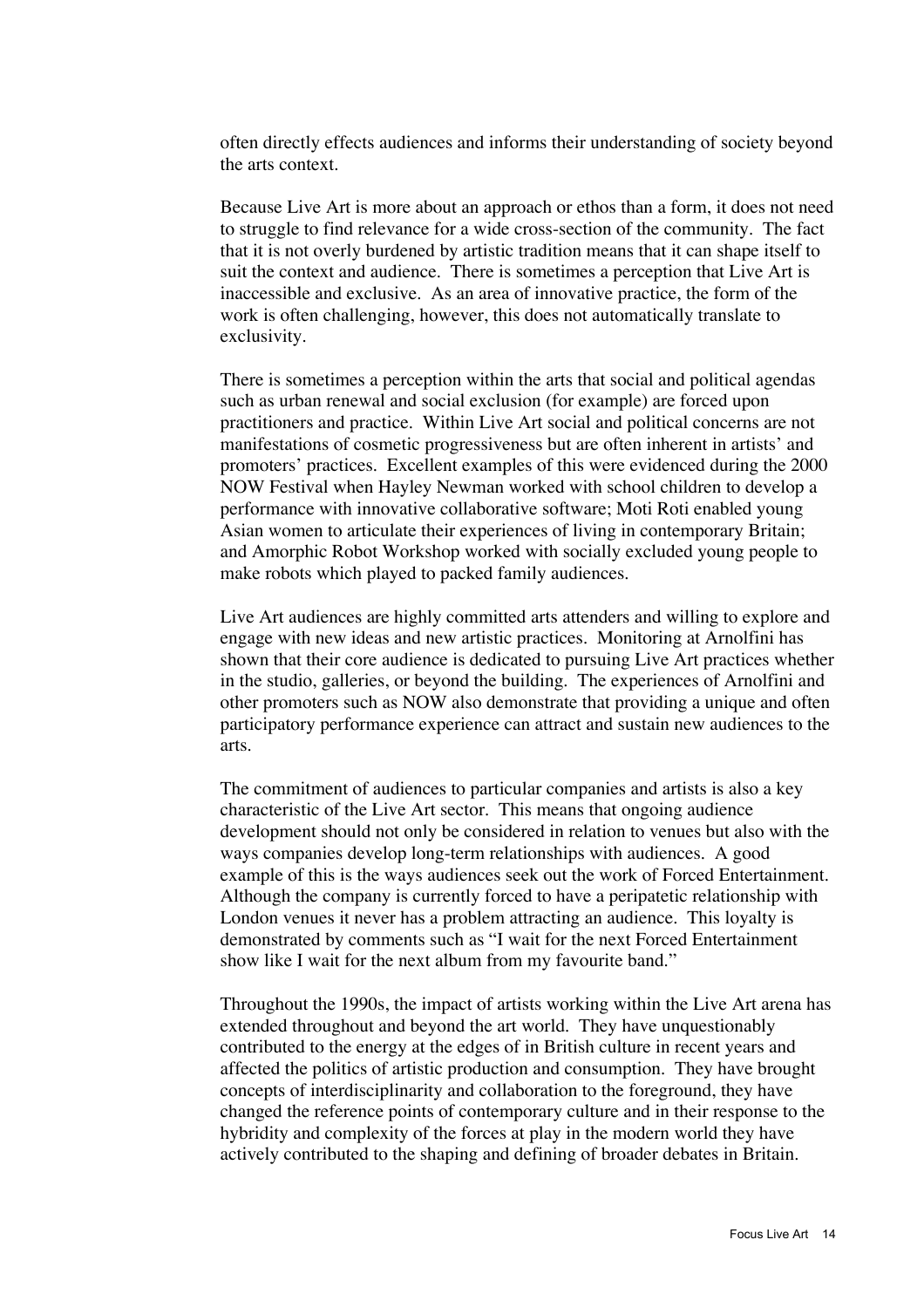Live Art has genuinely acknowledged the shifts that have taken place between gallery, theatre and other cultural spaces and recognises the sophistication of audiences' experiences and expectations at the start of the millennium.

## **The challenges of process and product**

Live Art is one of the primary test beds and breeding grounds for the arts. It almost goes without saying that when Live Art practices ultimately impact on the mainstream – as they always do – it is these kinds of developments that keep our arts alive. These are artists who are out there questioning, resisting, experimenting, testing and making work that should be recognised as the research engine of, not just our art, but our culture. Experimentation and innovation, which are central to Live Art, should be nurtured, celebrated and supported.

Provision for Live Art needs to not become fixated with product but to also acknowledge the validity of process. Time and space to develop ideas and practices are vital within Live Art, throughout the career of an artist. Arnolfini's Breathing Space programme has demonstrated the benefits of providing a nurturing environment for artists and the constructive outcomes which are possible when the focus is not solely product led. If Live Art is to reach its full potential then it is important to invest in the process of making work as well as celebrating and enjoying the creative product.

What was voiced loudly and clearly by artists attending the *Focus Live Art* meetings was that they sought support which enabled them first and foremost to be artists and did not impose agendas, over burden administratively, or discount the right to try but sometimes fail.

Artists also expressed a desire to have the best possible access to new cultural and artistic agendas. This ranges from access to new media and the artistic issues it raises to being able to find a voice for current issues such as civil liberties.

The sector also needs to find ways of presenting and better communicating the processes of working to audiences. Fixed notions of forms of presentation need to be challenged to meet the needs of Live Art practitioners. The Trans:actions initiative of Arnolfini, Bluecoat Arts Centre and Warwick Arts Centre was an excellent example of exploring the touring needs of Live Art work and resulted in the work being adapted for the audiences and location of each venue.

Sustaining activity is not only about the infrastructure and the people who are part of it. It is even more directly relevant in terms of artists' practice. One of the key challenges identified by artists was sustaining professional careers. They emphasised the need for support throughout their careers – essentially cradle to grave provision. This is not to suggest consistent provision throughout a career but different types of support at different times. Continuous professional development will be very different for each artist because of the many and varied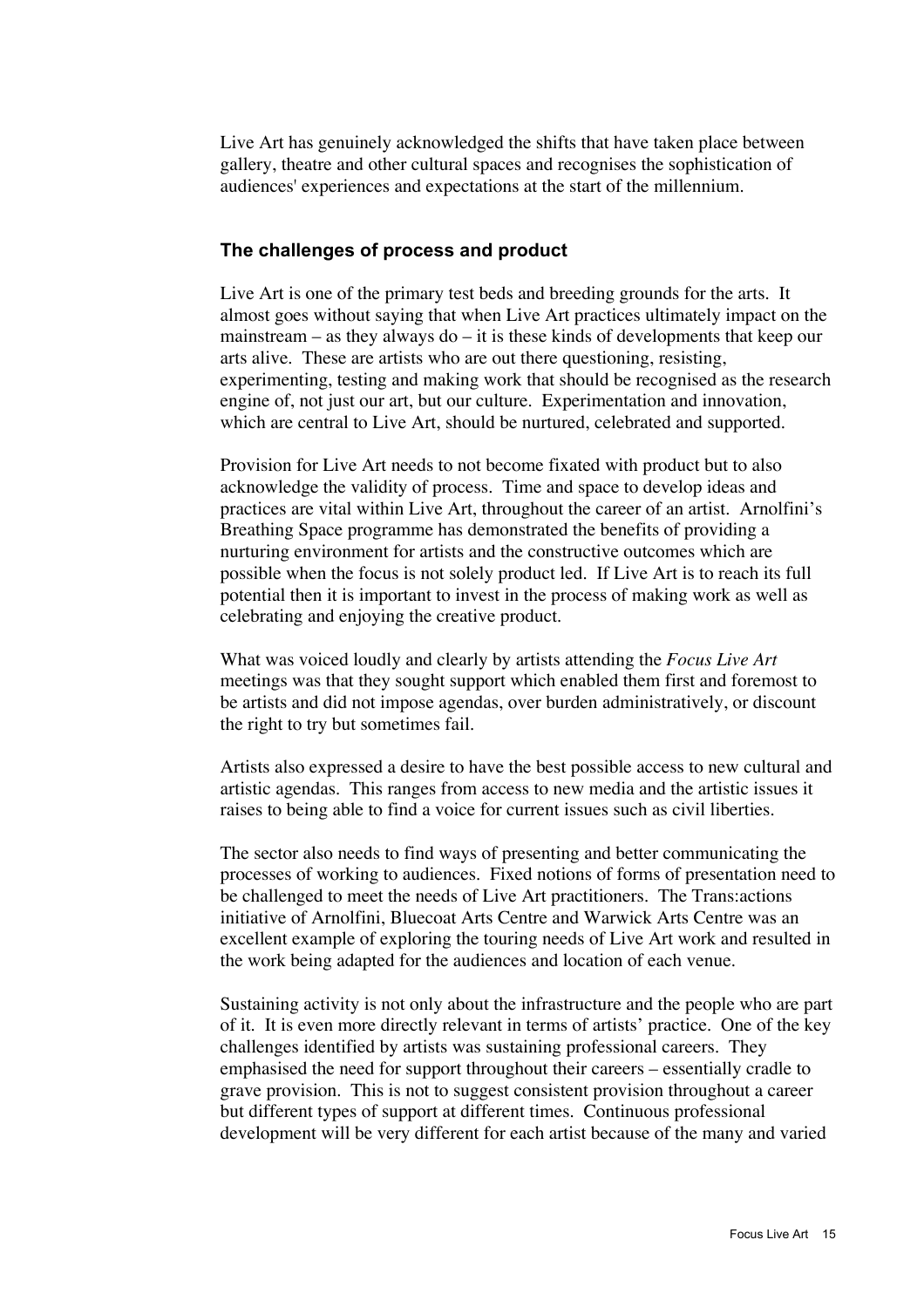career paths that artists take. The key for provision which sustains careers is therefore flexible and responsive to a wide range of needs.

There is sometimes a perception that Live Art is solely the domain of young artists and provision is therefore limited to the needs of younger artists. Live Art is not solely for younger artists and it is important that provision reflects this. It is possible to identify many 'stages' of careers within Live Art that are in need of support. Addressing the link between education and first public presentations of work; commissioning opportunities and long term administrative support for midcareer artists; and documentation and archiving for the work of senior artists, are just a few cases which were cited through the *Focus Live Art* meetings. The challenge for the sector is to ensure that there is a plurality of possibilities and to listen to artists so that provision can be responsive to need.